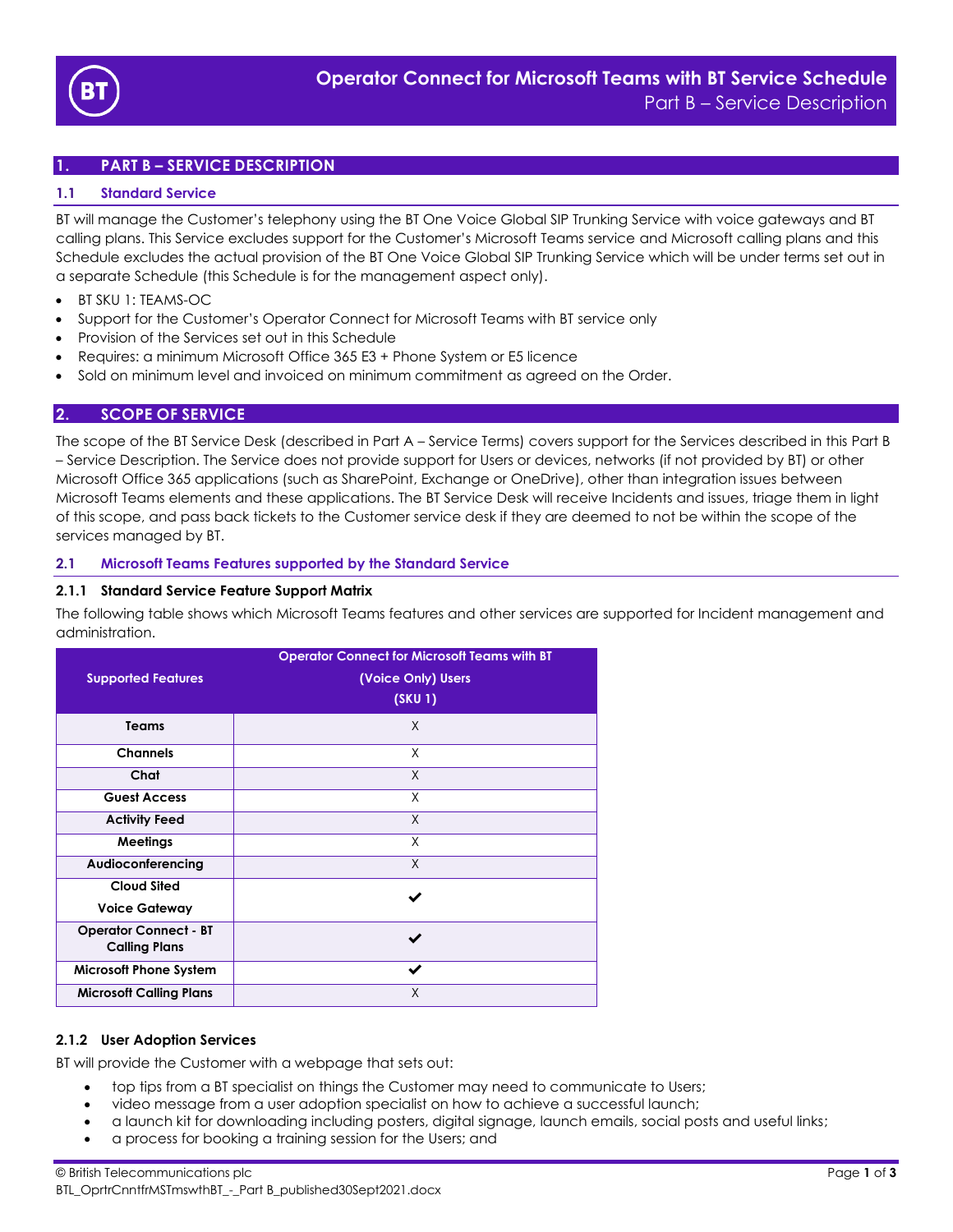

• a process for contacting the user adoption team.

# **2.2 Basic License Requirements for One Cloud Microsoft Teams SKUs**

The following table lists the Microsoft licenses and subscriptions needed to use Microsoft Teams and its associated features and services. For each feature, the table describes whether it is included with Microsoft Office 365 E3 or E5 licenses, and if appropriate, what additional licenses or subscriptions are required. This table is for information only, Microsoft may change the licence name or type as set out in their terms. It is the Customer's responsibility to obtain these licences directly with Microsoft.

| <b>Microsoft Licences</b>                                                                                                                                        |                                                        |                                                        |  |  |  |  |
|------------------------------------------------------------------------------------------------------------------------------------------------------------------|--------------------------------------------------------|--------------------------------------------------------|--|--|--|--|
| Feature                                                                                                                                                          | Office 365 E3 Licence                                  | Office 365 E5 Licence                                  |  |  |  |  |
| <b>Microsoft Teams:</b><br>Teams collaboration features                                                                                                          | Included with E3                                       | Included with E5                                       |  |  |  |  |
| Telephony:<br>Capability to use Microsoft Office 365 as a telephony PBX                                                                                          | Phone System Add-on<br>Licence needed                  | Included with F5                                       |  |  |  |  |
| <b>Operator Connect - BT Calling Plans:</b><br>A DID number and per minute or bundled domestic and international<br>telephony rates                              | Included with E3                                       | Included with E5                                       |  |  |  |  |
| Audio conferencing:<br>Schedule or host a dial-in meeting. Users do not need licenses.                                                                           | Audioconferencing Add-<br>on License needed            | Included with E5                                       |  |  |  |  |
| Toll-free numbers:<br>For dial-in access to Meetings, and the ability to dial out from a Meeting<br>to add someone by calling any telephone number in the world. | <b>Communications Credits</b><br>add-on licence needed | <b>Communications Credits</b><br>add-on licence needed |  |  |  |  |
| <b>Voicemail</b>                                                                                                                                                 | Included with E3                                       | Included with E5                                       |  |  |  |  |

#### **2.3 BT Service Management Boundary (SMB)**

The Service management boundary is limited to the provision and in-life management of the Service. BT reserves the right to charge the Customer for investigating Customer reported incidents where BT finds no Incident or the incident is outside the Service management boundary.

The Service does not include any of the items listed below. If required these are the responsibility of the Customer unless ordered from BT under separate terms:

- (a) Configuring Users to access the service from Microsoft Office 365 administration;
- (b) The migration of Users to Microsoft Office 365;
- (c) The support of the Microsoft Teams client;
- (d) The configuration of the Microsoft Teams client;
- (e) PBX, VOIP or voice service provider integration;
- (f) Quality of Service (QoS) or any WAN configuration such as IP routing;
- (g) Internet domain registration;
- (h) Customised emergency services work;
- (i) Video integration;
- (i) Integration with any third party unified messaging (UM) system;
- (k) Deployment of Microsoft Teams and the Microsoft Teams clients in the customer environment;
- (I) Travel and expenses for any on-site services;
- (m) Evaluation, selection or design of any third party applications and hardware;
- (n) Integration with third party applications and hardware not specified within scope;
- (o) Integration with third party conferencing application;